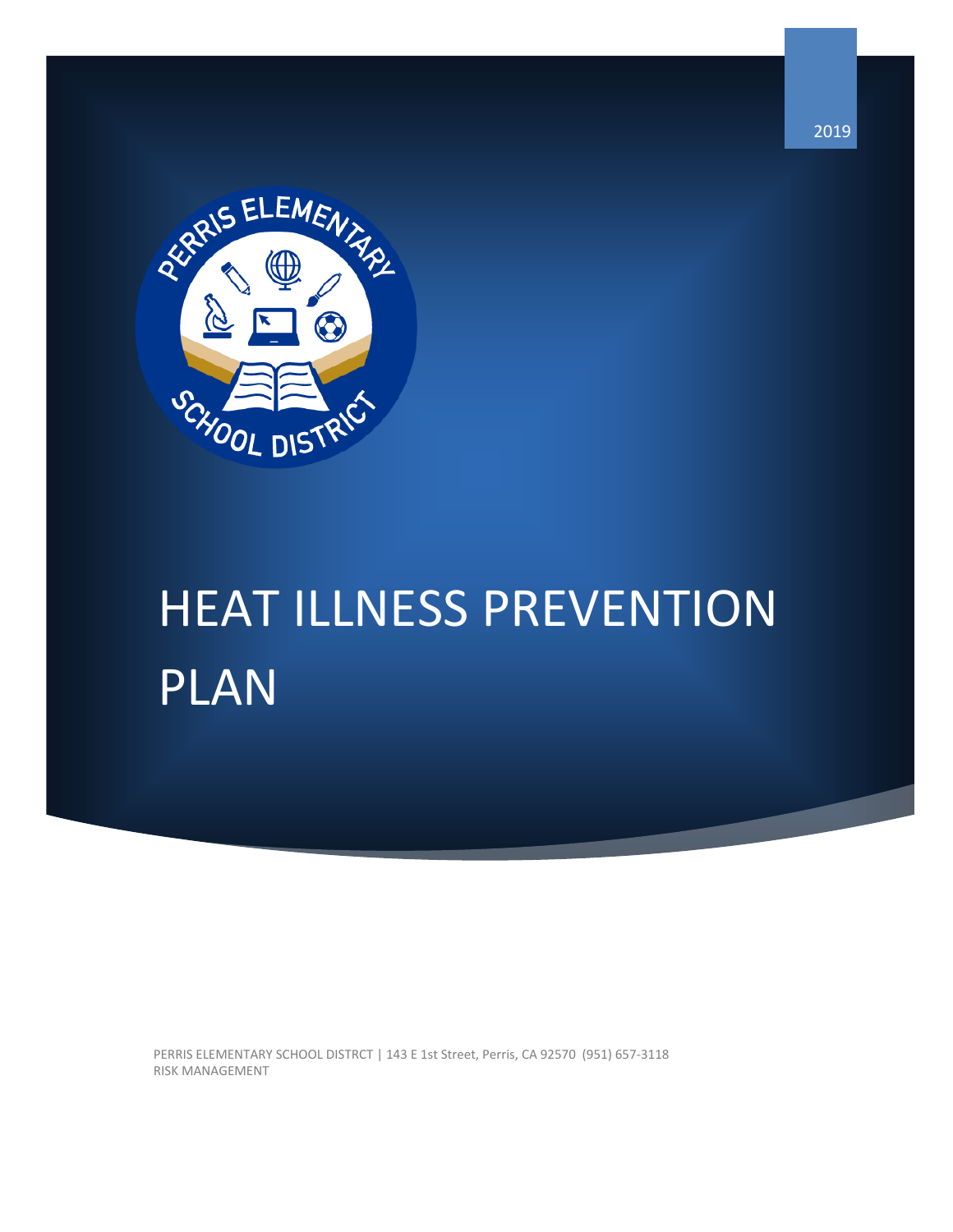# **CONTENTS**

| HEAT ILLNESS SYMPTOMS, SIGNS AND TREATMENT5 |
|---------------------------------------------|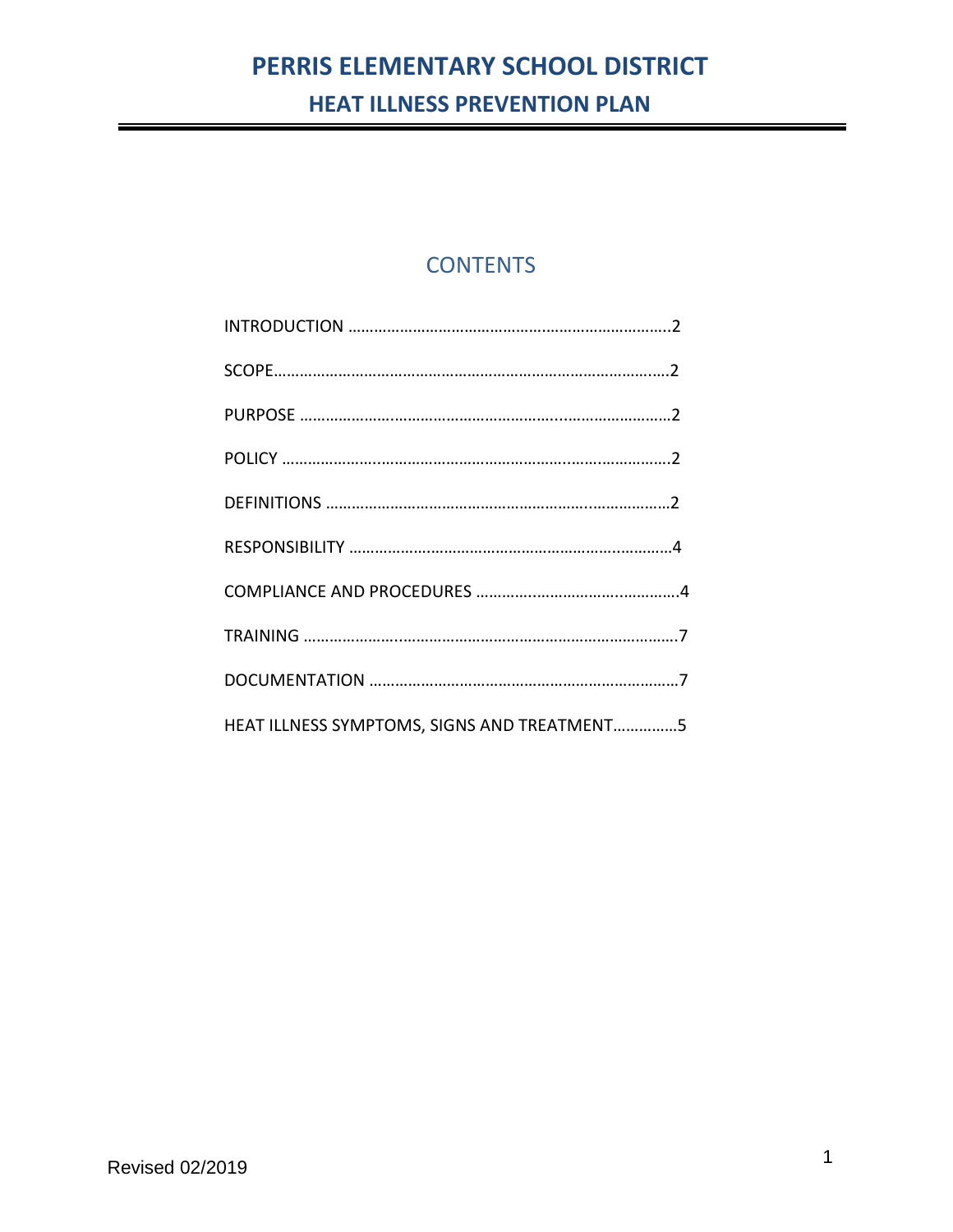# INTRODUCTION

On August 22, 2005 the Office of Administrative Law approved the California Occupational Safety and Health Standards Board adoption of the California Code of Regulation Proposed State Standard, Title 8, Chapter 4, Section 3395. The new regulation was meant to significantly reduce the severity and frequency of occupational heat-related illness in all outdoor places of employment. The Office of Administrative Law formally adopted the revised, permanent regulation on July 28, 2006, making the regulation effective immediately. Since then, Cal/OSHA has implemented updated safety standards for employees working in outdoor heat effective in August of 2010 and April of 2015. This plan includes all the necessary updates.

# **SCOPE**

The Heat Illness Prevention Plan and emergency regulations apply to any and all outdoor places of employment at the time when environmental risk factors for heat illness are present.

# PURPOSE

The Perris Elementary School District has developed the Heat Illness Prevention Plan to control the risk of occurrence of heat illness and to comply with California Code of Regulations Proposed State Standard, Title 8, Chapter 4, Section 3395. The plan is designed to educate employees and their supervisors on the symptoms of heat illness, causes of these symptoms, ways to prevent heat illness, and what to do if they or a fellow employee experience the symptoms of heat illness. Employees that fall under this regulation could include, but are not limited to, maintenance, grounds workers, transportation workers, custodians, security personnel, physical education teachers, and playground supervisors.

# **POLICY**

It is the policy of Perris Elementary School District that all employees and supervisors of those employees who perform job functions in areas where environmental risk factors for heat illness are present shall comply with the procedures set forth in this plan.

# **DEFINITIONS**

The California Occupational Safety and Health Standards Board propose definitions of key terminology, as they relate to the Standard, as follows:

*Acclimatization* means the temporary, gradual adaptation of the body to work in the heat when a person is exposed to it. Usual acclimatization time while working in the heat for at least two hours per day ranges from four to fourteen days. Acclimation procedures include close observation of all employees during a heat wave – defined as at least 80 degrees. New employees must be closely observed for their first two weeks on the job.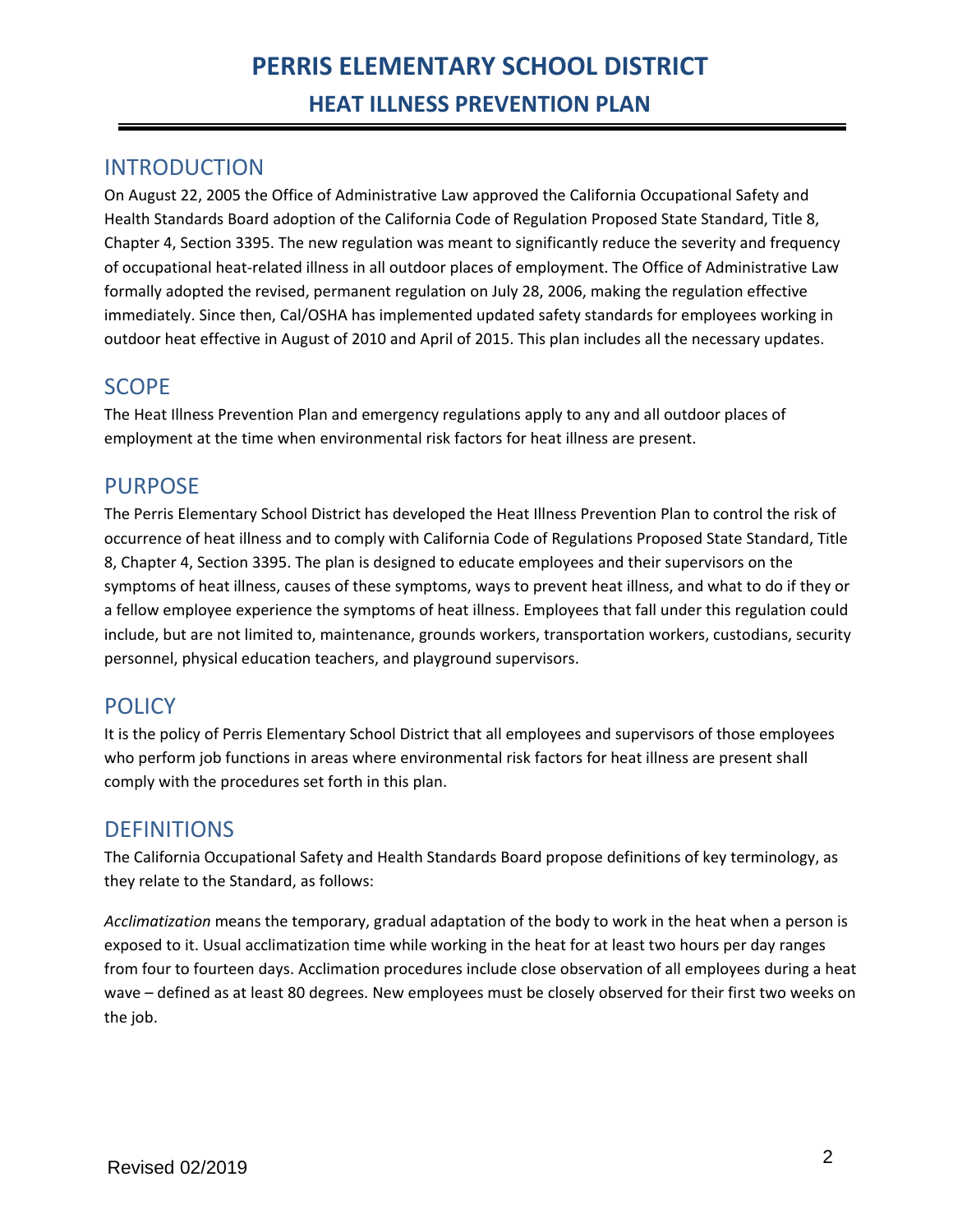*Emergency Response Procedures* include effective communication, response to signs and symptoms of heat illness, and procedures for contacting emergency responders to help stricken employees.

*Environmental Risk Factors for Heat Illness* mean the working conditions that create the possibility for heat illness to occur. Risk factors include air temperature, air movement, relative humidity, workload, work severity, work duration, radiant heat, conductive heat, and personal protective equipment (PPE) worn by the employee.

*Heat Illness* means a serious medical illness, which results from the body's inability to cope with a heat load. Heat illnesses include cramps, heat exhaustion, heat stroke, and heat syncope (fainting).

*High Heat Procedures* are required five industries when temperatures reach 95 degrees or above. These procedures include observing and being in constant contact with employees, closely supervising new employees and reminding all workers to drink water. The high heat procedures shall ensure "effective" observation and monitoring, including a mandatory buddy system and regular communication with employees working by themselves. During high heat, employees must be provided with a minimum 10 minute cool down period every two hours. The industries specified under this modification are; agriculture, construction, landscaping, oil and gas extraction and transportation or delivery of agricultural products, construction material or other heavy materials.

*Personal Risk Factors for Heat Illness* includes factors such as an employee's age, level of acclimatization, health, water consumption, alcohol consumption, caffeine consumption, overall health, and use of prescription medications which may alter the body's ability to retain water or otherwise affect the body's physiological response to heat. The District shall not request any of the above personal information).

*Preventative Recovery Period* means a period of time for an employee to recover from a heat illness or sign of heat illness. The amount of time for a recovery period shall be no shorter than five minutes and shall be taken in a shaded area. Employees taking a preventative cool-down rest must be monitored for symptoms of heat illness, encouraged to remain in the shade and not ordered back to work until symptoms are gone. Employees with symptoms must be provided appropriate first aid or emergency response.

*Shade* means the blockage of direct sunlight. Sufficient blockage is when an object does not cast a shadow in the area of the blockage. Shade is not acceptable if heat in the shaded area prevents the body from cooling. Shade shall be open to the air or otherwise provided with ventilation and/or climate controlled. Access to shade shall be made available at all times.

*Shade Requirements* must be adequate to accommodate all employees on recovery or rest period, and those onsite taking meal periods when temperatures reach 80 degrees, and located as close as practicable to the areas where employees are working. When temperatures are below 80 degrees' employers shall provide timely access to shade upon an employer's request.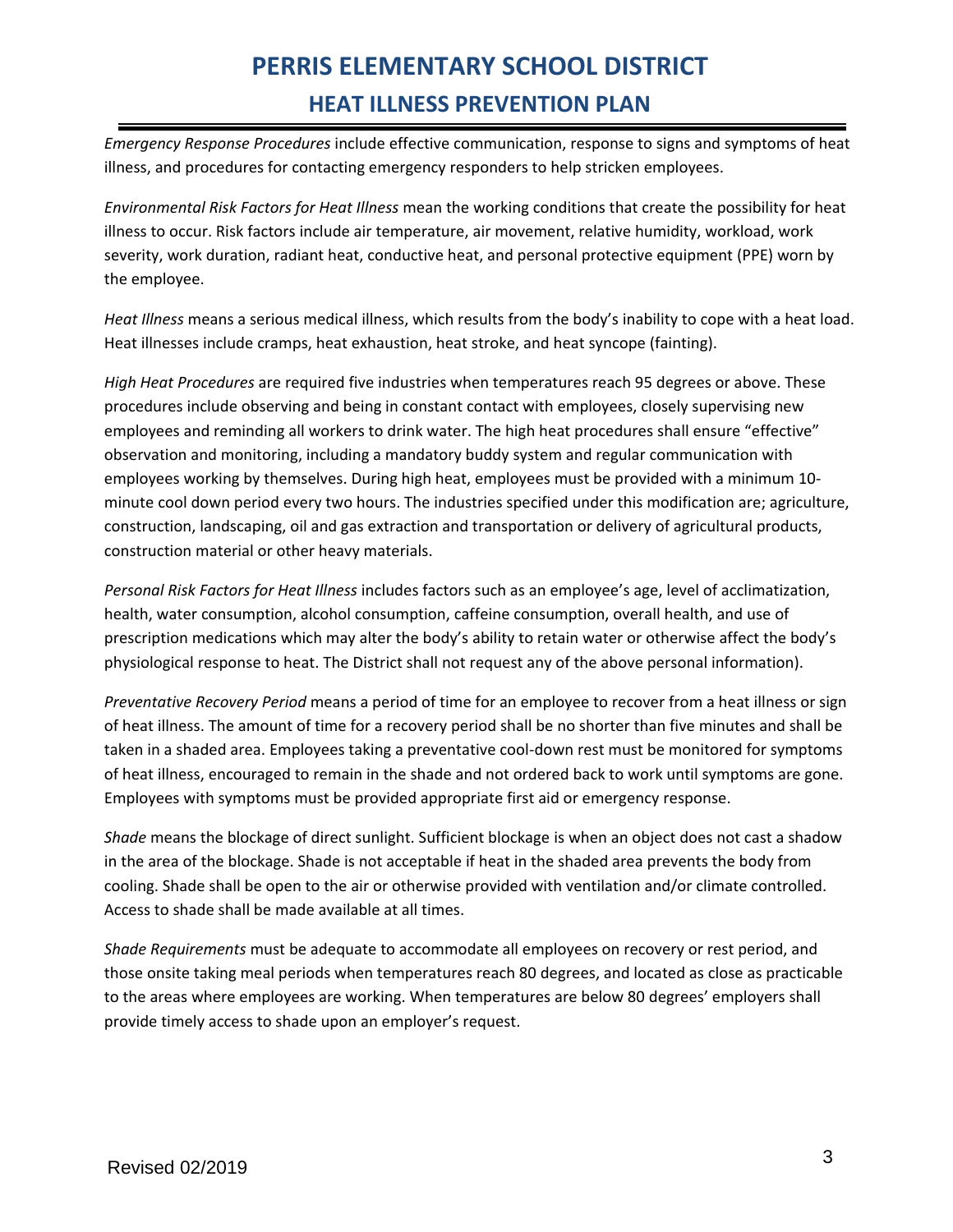# RESPONSIBILITY

The ultimate responsibility for establishing and maintaining the policies of the Heat Illness Prevention Plan specific to the District facilities and operations rest with the Risk & Safety Manager. General policies, which govern the activities and responsibilities of the Heat Illness Prevention Plan are established under the Risk & Safety Managers final authority. It is the responsibility of the Risk & Safety Manager to develop procedures which ensure effective compliance with the Heat Illness Prevention Plan. Is the responsibility of the Risk & Safety Manager to identify all employees required to work outdoors where the environmental risk factors for heat illness are present.

Supervisors are responsible for the enforcement of this plan among the employees under their direction by carrying out the various duties outlined herein, setting acceptable safety policies and procedures for each employee to follow, and ensuring that employees receive the required Heat Illness Prevention training. Supervisors must also ensure the appropriate job specific safety training is received and that safety responsibilities are clearly outlined in the job descriptions, which govern the employees under their direction.

Supervising others also carries the responsibility for knowing how to safely accomplish the tasks assigned to each employee, for providing appropriate preventive controls (water, shade, PPE, etc..), and for evaluating employee's compliance with the plan. Supervision of new employees or new employees to the job site must take into account the importance of acclimatization. These employees must be closely monitored for the first 14 days. Acclimatization procedures include close observation of all employees during a heat wave – defined as at least 80 degrees.

Immediately responsibility for workplace heat illness prevention and safety rests with each individual employee. Employees are responsible for following the established work procedures and safety guidelines in their area, as well as those identified in this plan. Employees are also responsible for using their personal protective equipment issues to protect them from identified hazards, ensuring that they have adequate amounts of drinking water, access to shade, and for reporting any unsafe conditions to their supervisors.

# COMPLIANCE AND PROCEDURES

# PROVISIONS OF WATER

At the beginning of each shift, all employees who work outside when environmental factors for heat illness are present shall have sufficient quantities and immediate access to at least one (1) quart of potable drinking water per hour for the entire shift (at least two (2) gallons of potable water per person per eighthour shift). Smaller quantities may be provided if the District has an effective procedure for replenishment that meets the quantity and time requirements.

Water must be fresh, pure, suitably cool and located as close as practicable to where employees are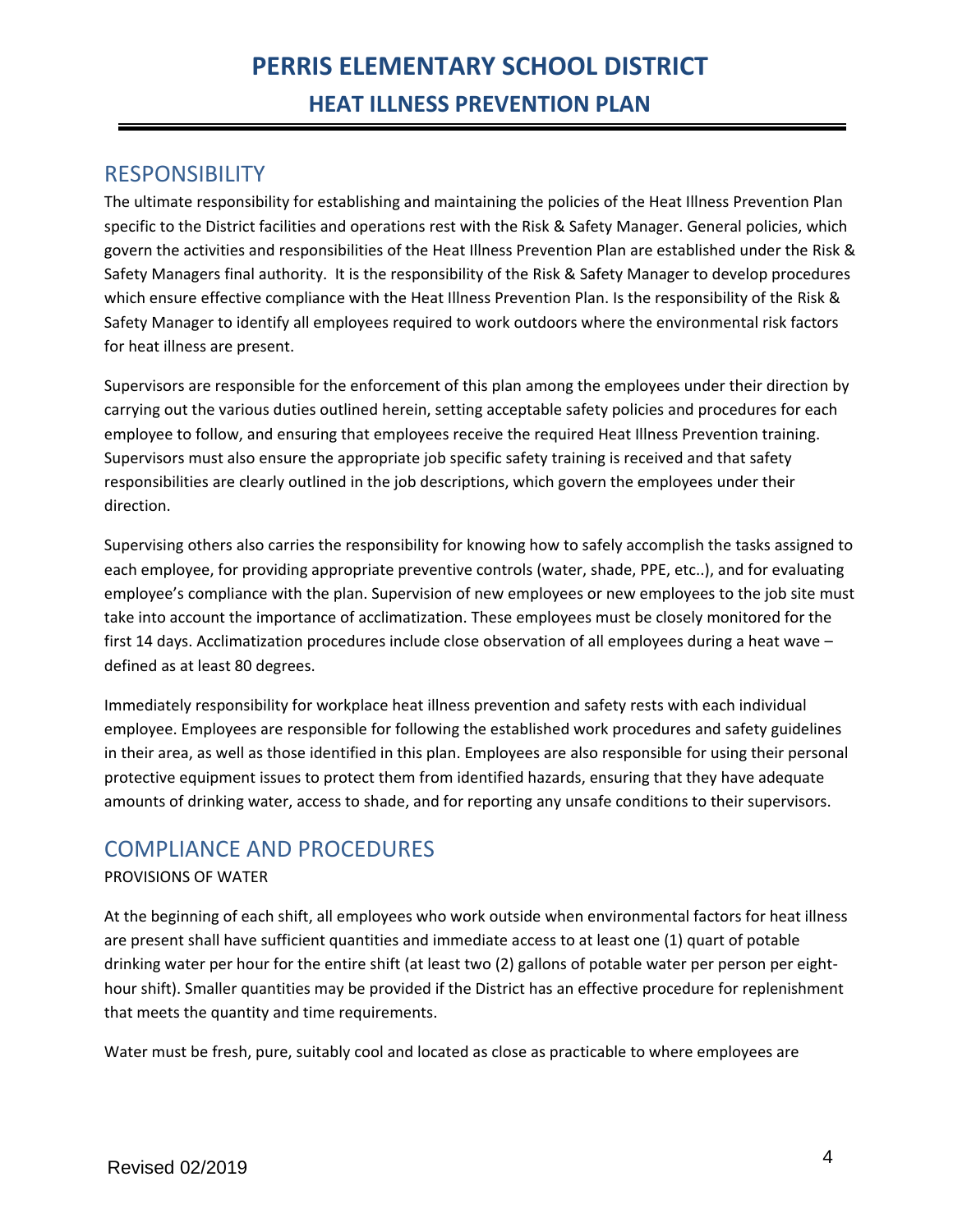working, with exceptions made only when infeasibility can be demonstrated by the employer. The importance of frequent water drinking shall be conveyed and encouraged by the supervisor as described in the training section.

# ACCESS TO SHADE

When temperatures do not exceed 80 degree Fahrenheit, provide shade or timely access to shade upon request. Access to shade shall be made available at all times to any employee experiencing heat illness, symptoms of heat illness, or believing a preventative recovery period is needed. Employees with symptoms must be provided appropriate first aid or emergency response.

The recovery preventative period shall be five (5) minutes. Employees taking a preventative cool down rest must be monitored for symptoms of heat illness, encouraged to remain in the shade, and not ordered back to work until symptoms are gone. Water shall be made available in the shade/preventative recovery period area.

When temperatures equal or exceed 80 degrees Fahrenheit or during a heat wave, adequate shade must be provided to accommodate all employees on recovery or rest periods, and those onsite taking meal periods.

## IDENTIFYING, EVALUATING AND CONTROLLING ENVIRONMENTAL RISK FACTORS

To identify if risk factors are present, the District shall obtain temperature and humidity measurements for the work areas, either by Direct measurement or by weather forecasts that are adjusted to match worksite conditions.

To evaluate if an environmental risk factor is present, the District shall obtain the Heat Index, calculated by the National Weather Service, to rate the risk of heat illness depending on air temperature and humidity. The District shall assume there is a significant risk of heat illness when the Heat Index for an employee working in the sun is 80 degrees Fahrenheit or above, and 90 degrees Fahrenheit or above when working in the shade. If workers are wearing more than "light" clothing, the risk of heat illness shall be considered significant at a lower Heat Index.

To control or reduce the exposure to environmental risk factors, the District shall utilize the following control measures:

- Provide shade for work areas
- Schedule outdoor and/or vigorous work in the cooler hours of the day
- Schedule more breaks during the day a 10-minute cool down period for every 2 hours of work
- Provide cooling devices

### IDENTIFYING, EVALUATING AND CONTROLLING PERSONAL RISK FACTORS

The District shall train employees on the factors that can affect their vulnerability to heat illness. These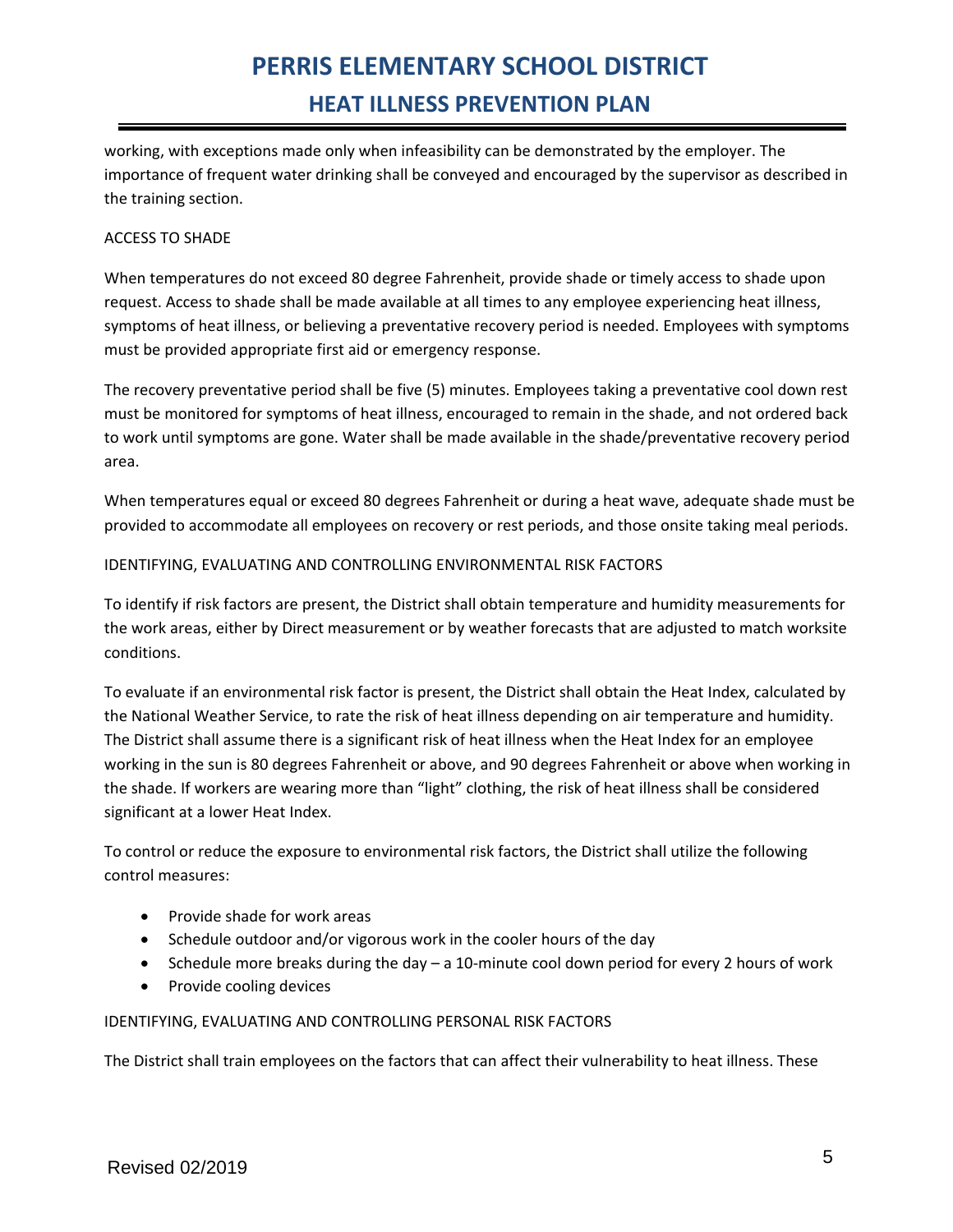factors include an employee's age, level of acclimatization, water consumption, alcohol consumption, caffeine consumption, overall health, and use of prescription medication that may alter the body's ability to retain water or otherwise affect its physiological response to heat. The District shall convey the importance of acclimatization, and shall take steps to aid employees in becoming acclimatized. An employer shall not request any of the above personal information from an employee.

# REPORTING SYMPTOMS OR SIGNS OF HEAT ILLNESS TO THE DISTRICT

Employees exhibiting symptoms or signs of heat illness, or who observe a co-worker with signs or symptoms, shall report these symptoms to their supervisor and/or Risk & Safety Manager immediately.

## RESPONDING TO SYMPTOMS OF POSSIBLE HEAT ILLNESS

It shall be the responsibility of the supervisor and Risk & Safety Manager to respond to all reports and/or observations of heat illness symptoms and signs.

### CONTACTING EMERGENCY SERVICES

When a sick employee is unable to communicate, it shall be the responsibility of the supervisor and/or the Risk Manager to contact emergency services when required, and to provide accurate and precise directions to the employee's location. These individuals shall be immediately available to perform this function.

### COMMUNICATION

The District shall account for the whereabouts of all employees and appropriate intervals during and at the end of the work shift by cell phone or in person communication. The procedures shall be followed whenever the outdoor work environment creates a heat hazard that could result in the collapse of an employee due to heat illness. Communication between the supervisor and their employees Is of the upmost importance when environmental risk factors are present.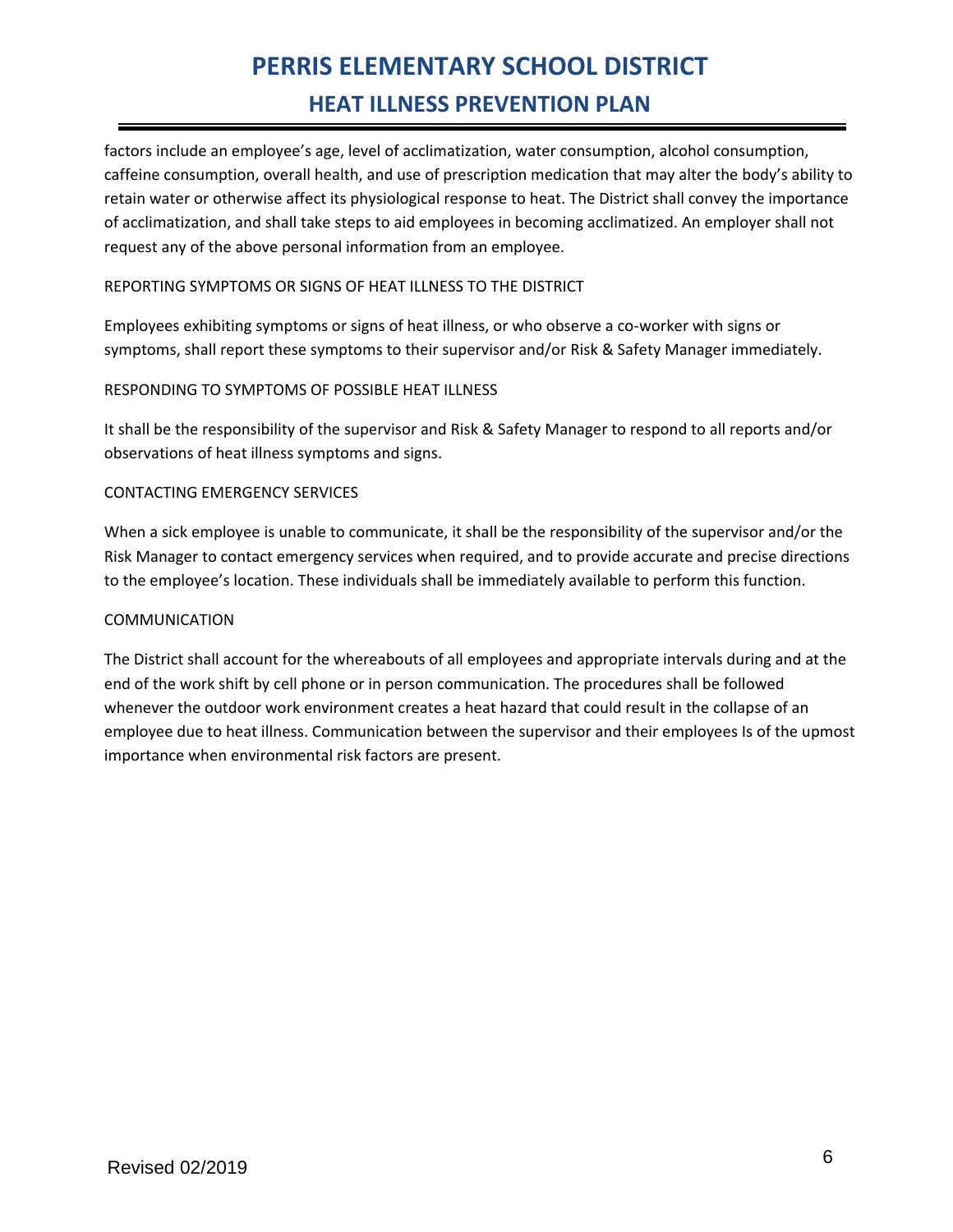# **TRAINING**

Training shall be administered to all employees and their supervisors who fall under the scope of this plan. The District shall ensure the effectiveness of the training by one of the following methods:

- Conduct the training on a regular basis
- Make sure employees are using PPE, taking adequate breaks and utilizing all preventive measures

Supervisory and non-supervisory employees shall be trained on:

- Environmental and personal risk factors for heat illness
- District procedures for identifying, evaluating and controlling the exposure to environmental and personal risk factors for heat illness
- Importance of frequent consumption of small amounts of water when environmental factors are present
- Acclimatization and its importance
- Type of heat illness and their symptoms, signs and differences
- Procedures for immediately reporting the symptoms and signs of heat illness in themselves or in a co-worker to their supervisor
- Procedures for the District to respond to symptoms of heat illness, which shall include how emergency medical services will be provided, if necessary
- Procedures for contacting emergency medical services and transporting employees to a readily accessible location for emergency medical services to reach them
- Procedures on how to provide clear and precise directions to emergency medical services

Supervisors shall be trained on:

- All information included in the training requirements above
- Procedures a supervisor shall follow when implementing this plan
- Procedures a supervisor shall follow when an employee exhibits symptoms of a possible heat illness, which includes emergency response procedures

# DOCUMENTATION

Documentation of all aspects of this Heat Illness Prevention Plan shall be managed in accordance with the District's Injury and Illness Prevention Plan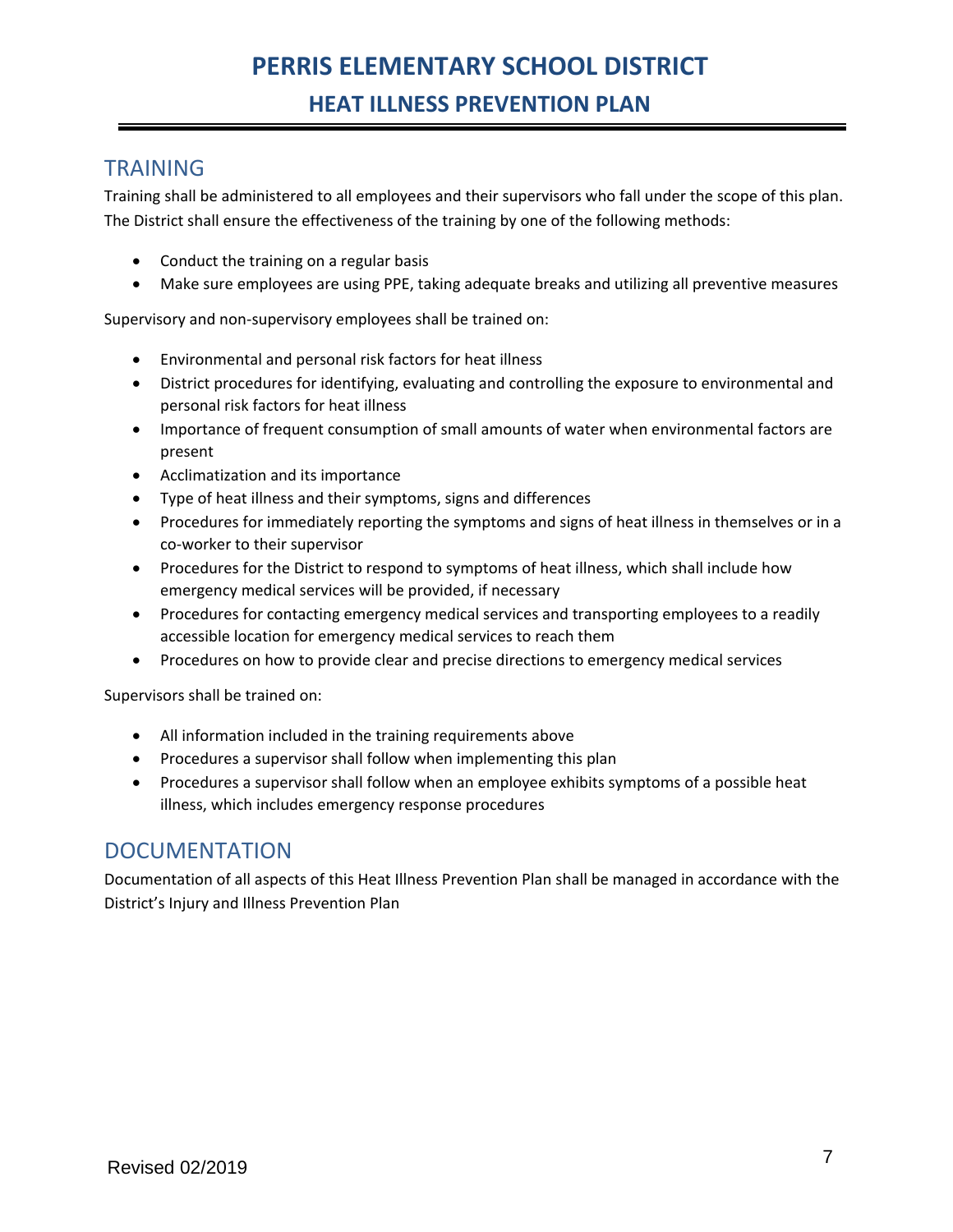# HEAT ILLNESS SYMPTOMS, SIGNS AND TREATMENT

HEAT CRAMPS

- severe, sometimes disabling, cramps that typically begin suddenly in the hands, calves or feet
- hard, tense muscles

### HEAT EXHAUSTION

- fatigue
- nausea
- headache
- excessive thirst
- muscle aches and cramps
- weakness
- confusion or anxiety
- drenching sweats, often accompanied by cold, clammy skin
- slowed or weakened heartbeat
- dizziness
- fainting
- agitation

### HEAT STROKE

- nausea and vomiting
- headache
- dizziness or vertigo
- fatigue
- hot, flushed, dry skin
- rapid heart rate
- decreased sweating
- shortness of breath
- decreased urination
- blood in urine or stool
- increased body temperature (104 degrees to 106 degrees Fahrenheit)
- confusion, delirium, or loss of consciousness
- convulsions

### TREATMENT

For mild symptoms or signs of heat illness provide first aid treatment immediately. Provide water or Gatorade, ice packs and a cool environment.

For severe symptoms or signs of heat illness seek immediately emergency services by dialing 911. Apply immediate first aid until the emergency services arrive.